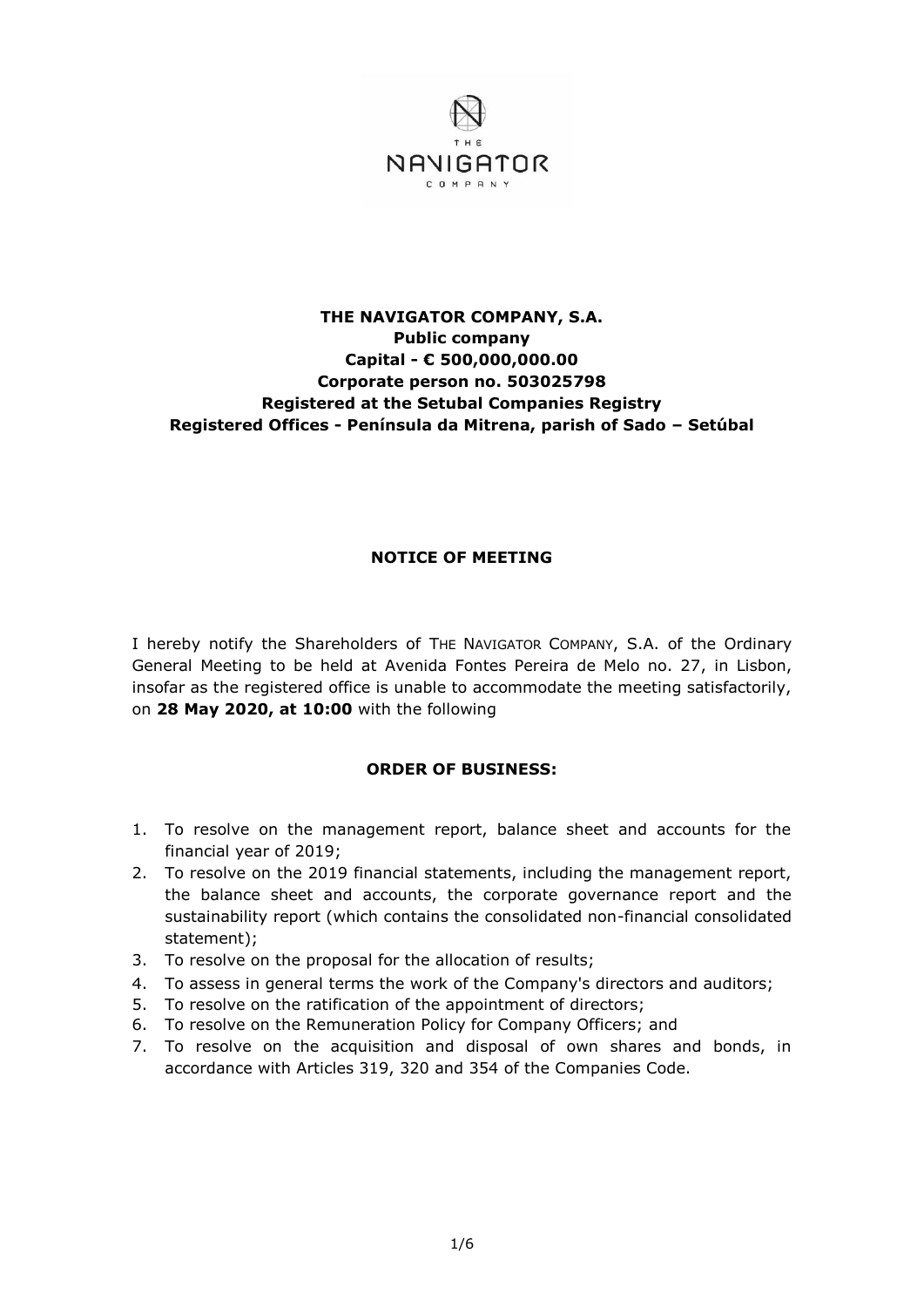

If the Meeting cannot be held on that date due to lack of quorum, the Shareholders are hereby notified that the General Meeting will take place, at the second call, in accordance with Article 383, no. 4 of the Companies Code, on **15 June 2020**, at the same place, at 10:30, with the same order of business.

As from the date of issue of this notice, the information provided for in law and referred to in Article 21-C of the Securities Code and Article 289 of the Companies the Share Code, including the documents and motions to be submitted to the General Meeting, known to the Company at this date, will be available for consultation by shareholders on the Company's website (www.thenavigatorcompany.com) and on the website of the Securities Market Commission [\(www.cmvm.pt\)](http://www.cmvm.pt/).

The Company has no special procedures to be followed by Shareholders to exercise, in the course of the General Meeting, the right to information set out in in Article 290 of the Companies Code, notwithstanding management of the available time and the judgement and discretion of the Chairman of the General Meeting as to the proportionality of the information requested.

In addition to the Company Officers and the common representative of the bondholders, participation in the General Meeting is open to Shareholders who hold 1 (one) share, which number corresponds to 1 (one) vote.

Participation in the General Meeting is conditional on submittal of proof of the capacity of shareholder with voting rights by 00:00 hours (GMT) on **21 May 2020**, referred to below as the Registration Date, which corresponds to the fifth trading day prior to the holding of the General Meeting.

Shareholders wishing to take part in the General Meeting must declare this intention by notifying the Chairman of the General Meeting and the Financial Intermediary with which the individual registration account for the shares has been opened, which notices must be received, at the latest, by 23:59 hours (GMT) on **20 May 2020**. To this end the Shareholders may use the forms available at the registered office and on the Company's website (www.thenavigatorcompany.com); the notices addressed to the Chairman of the General Meeting may be sent by email to ag.tnc@thenavigatorcompany.com.

The Financial Intermediary who has been informed of the Shareholder's intention to take part in the General Meeting must send the Chairman of the General Meeting information on the number of shares registered in the name of this Shareholder, as at the Registration Date, and this information must be received, at the latest, by 23:59 hours (GMT) on **21 May 2020**. This information may also be sent by email to ag.tnc@thenavigatorcompany.com.

Participation in the General Meeting and exercise of voting rights are not prejudiced by the transfer of shares subsequent to the Registration Date, and do not require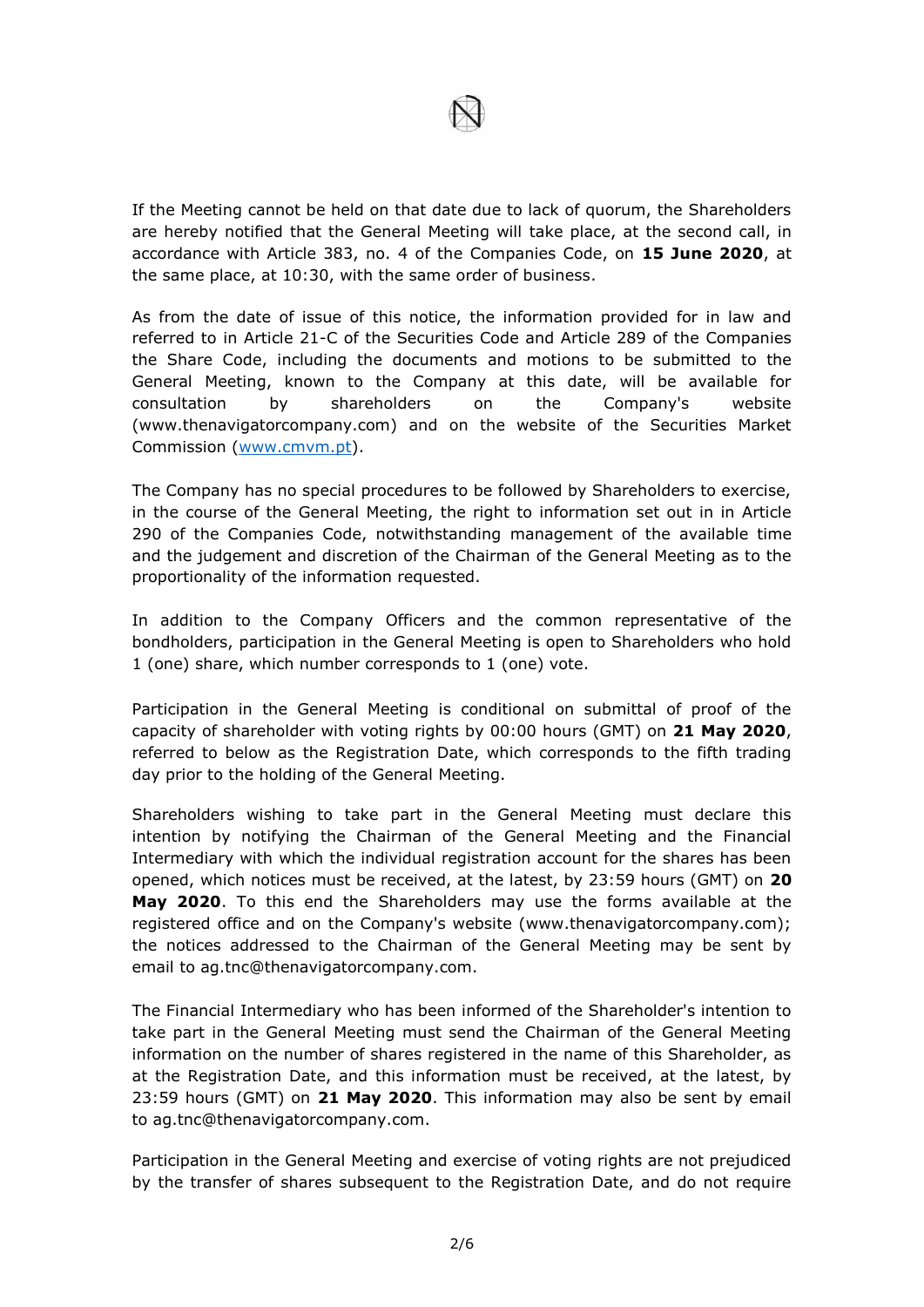the shares to be blocked from the Registration Date to the date of the General Meeting.

Shareholders who, having declared their intention to take part in the General Meeting, then transfer the ownership of their shares in the period between the Registration Date and the end of the General Meeting must notify the Chairman of the General Meeting and the Securities Market Commission (Comissão do Mercado de Valores Mobiliários) immediately of such transfer and may, for this purpose, in the case of the notice to be sent to the Chairman of the General Meeting, send this information by email to ag.tnc@thenavigatorcompany.com.

Shareholders who, on a professional basis, hold shares in their own name but on behalf of clients and who wish to cast conflicting votes are required to submit to the Chairman of the General Meeting, by 23:59 hours (GMT) on **21 May 2020**, in addition to the declaration of their intention to take part in the General Meeting and to the sending, by the respective Financial Intermediary, of the information on the number of shares registered in their client's name, sufficient and proportional evidence of the (i) identity of each client and the number of shares with voting rights to be exercised on their behalf, and also (ii) the specific voting instructions issued by each client for each item on the order of business.

Shareholders may appoint a proxy to represent them at the General Meeting, and to this end may download a proxy form from the Company's website (www.thenavigatorcompany.com).

Notwithstanding the rule on the unity of votes established in Article 385 of the Companies Code, any Shareholder may appoint different proxies for shares it holds in different securities accounts.

Proxy forms for both individual and corporate Shareholders must be delivered to the Chairman of the General Meeting, so as to be received by **22 May 2020**, and may also be sent by email to ag.tnc@thenavigatorcompany.com.

In accordance with articles 23-A, no. 2, paragraph a), and 23-B, no. 1, of the Securities Code, shareholders holding shares that correspond to at least 2% of the share capital may, by written request addressed to the Chairman of the General Meeting, within 5 days from publication of this convening notice, request (i) the inclusion of items in the agenda, presenting for that purpose a resolution proposal for each item to be included in the agenda; ii) the inclusion of proposals for the General Meeting to pass resolutions regarding the items listed in the convening notice or subsequently included therein.

The requests and the documentation related to the agenda can be sent by email to the address referred above.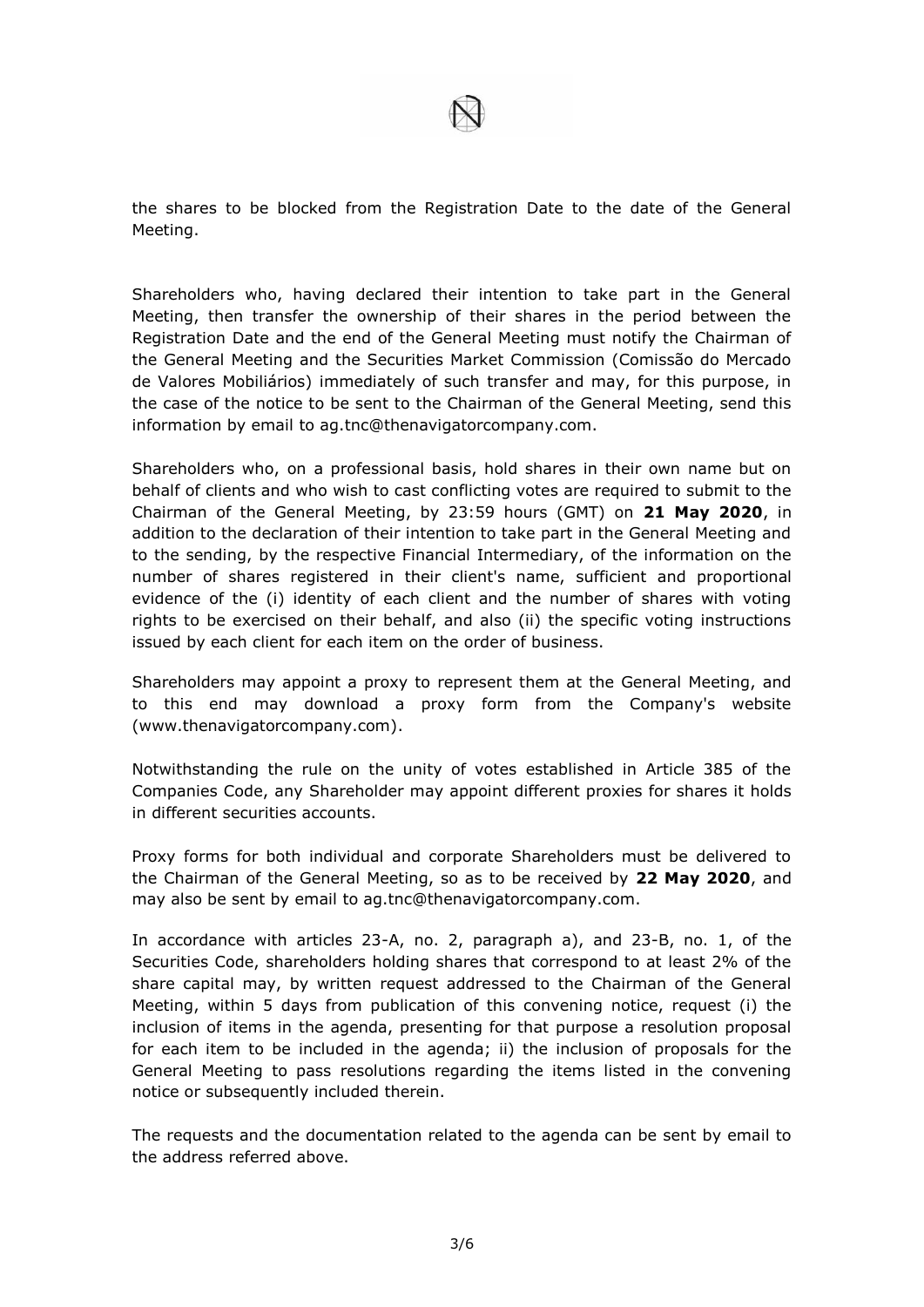

Votes may be cast by post or by email, as follows:

- 1. Shareholders who wish to cast postal votes are required to send a letter to the Chairman of the General Meeting, at the Company's registered office, containing a closed envelope for each item on the order of business on which they wish to vote, indicating on each envelope that it contains a postal vote, and specifying the General Meeting and the item on the order of business to which it refers; inside each envelope, the shareholder is required to declare his vote, namely by taking a position in relation to any motions submitted in advance to the General Meeting; each voting declaration must be signed, and the signature notarised or authenticated by legal means deemed to be equivalent.
	- a) Postal votes are only considered if the shareholders casting them provide evidence of the ownership of their shares, in accordance with the general rules.
	- b) Postal votes are only considered when received by the day prior to the holding of the meeting, inclusive.
	- c) The Company Secretary is responsible for organising postal voting, and shall in particular:
		- i) Open the votes;
		- ii) Verify the number of shareholders and the number of votes held by each voter;
		- iii) Verify the authenticity of the votes;
		- iv) Assure the confidentiality of the votes until voting starts on the respective item on the order of business.
- 2. Shareholders may also vote by email, provided their votes are received on terms equivalent to those for postal voting, as regards intelligibility, assurances of authenticity, confidentiality and other formal criteria. For this purpose, Shareholders should complete the ballot form provided on the Company's website (www.thenavigatorcompany.com) and send it by email to ag.tnc@thenavigatorcompany.com, the notarised signature being substituted by a digital signature. Email votes will only be considered when received by 23:59 hours (GMT) on the day prior to the meeting, at the email address indicated, in relation to which: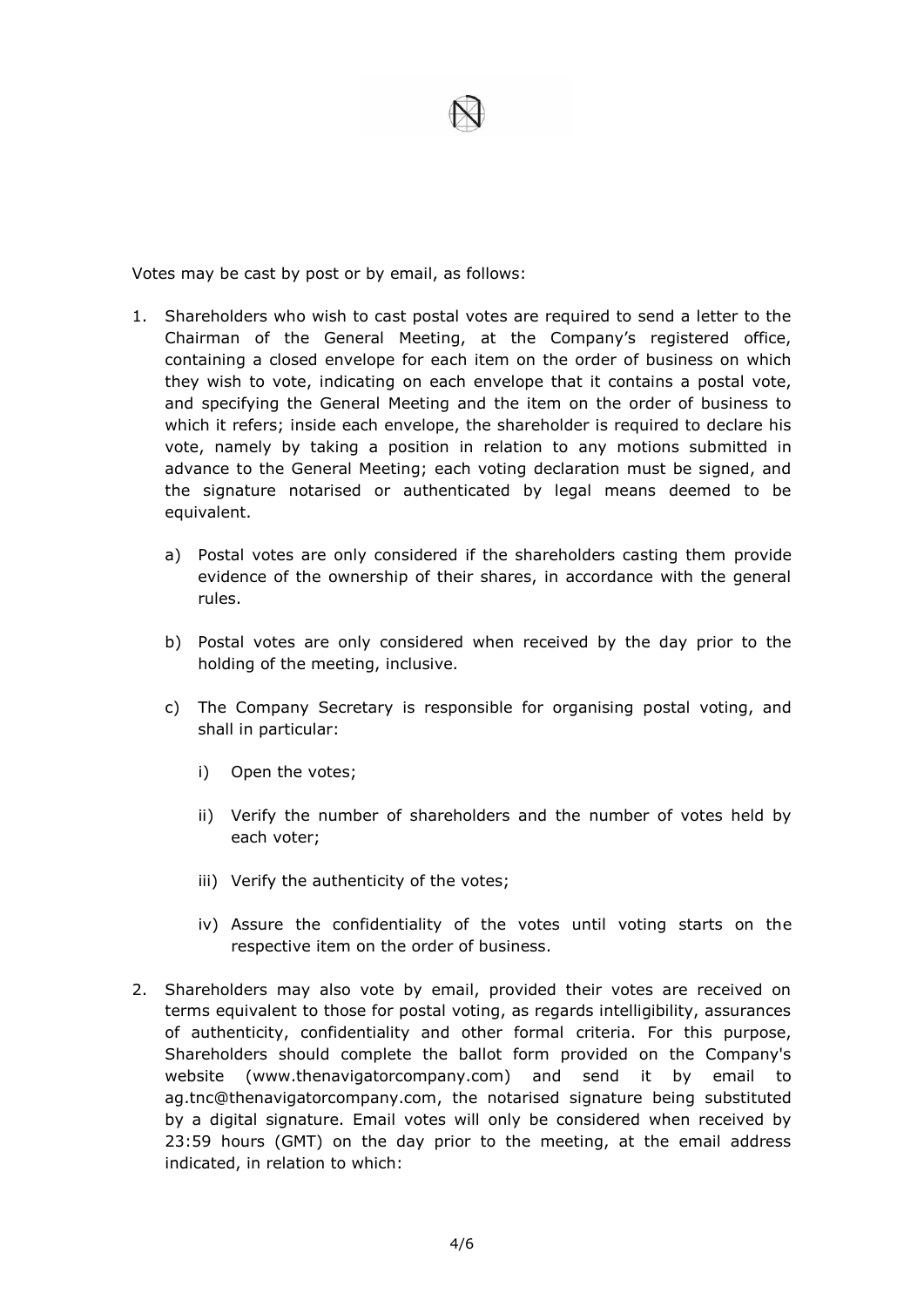

- a) The Chairman of the General Meeting has received, by 23:59 hours (GMT) on **20 May 2020**, the written declaration from the shareholder in question of his intention to take part in the General Meeting;
- b) The respective financial intermediary where the shares are registered has sent, by 23:59 hours (GMT) on **21 May 2020**, to the Chairman of the General Meeting information on the shares registered in the name of the shareholder in question at 00:00 hours (GMT) on **21 May 2020**  (Registration Date);
- c) Ballots will only be considered valid when they contain:
	- i) Indication of the item or items on the order of business to which they relate;
	- ii) Precise and unconditional indication of how the vote is cast on each motion;
- d) In order to exercise their right to vote by email, the Shareholders should use ballot forms which clearly and unambiguously express how they wish to vote. For this purpose, they may use the form available on the website, and send it as an attachment by email to ag.tnc@thenavigatorcompany.com.
- 3. The following are available on the Company's website (www.thenavigatorcompany.com):
	- a) Proxy form;
	- b) Postal vote letter template; and
	- c) Ballot form for email voting.
- 4. The information and preparatory documents for the General Meeting concerning the items on the Order of Business (in particular, those provided for in paras. 1 and 2 of Article 289 of the Companies Code and Article 21-C, no.1 of the Securities Code) will be available for consultation by the Shareholders on the Company's website (www.thenavigatorcompany.com), as from the date of issue of this Notice.

This notice is published on a date when exceptional circumstances exist, namely the Public Health Emergency of International Concern due to the global pandemic caused by the COVID-19 virus, and the State of Emergency throughout the national territory, declared by the President of the Republic, by Decree of the President of the Republic no. 14-A / 2020, of 18 March, which was the object of execution by the Government, through Decree no. 2-A / 2020 of 20 March.